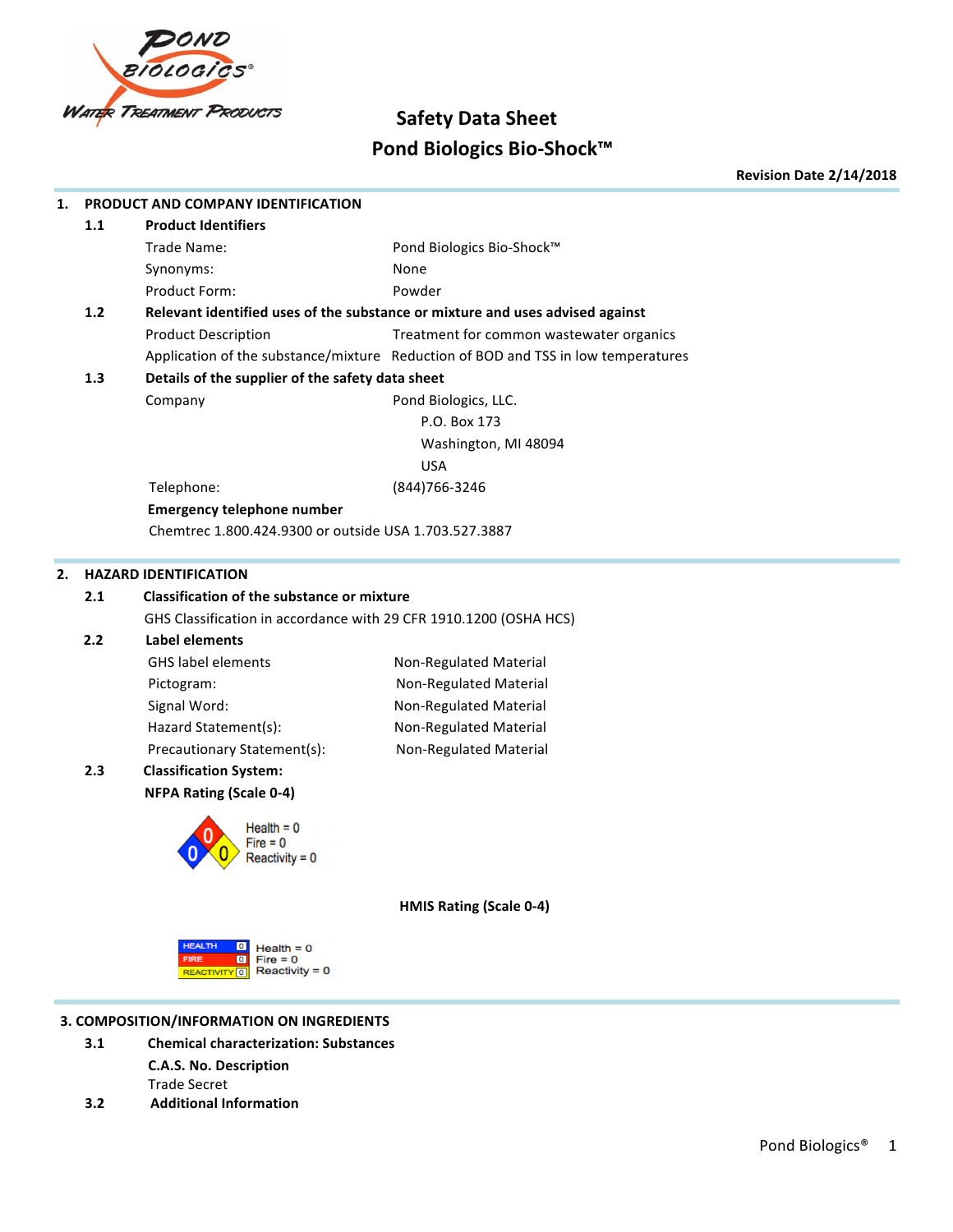The specific chemical identity of the substance labeled as "Trade Secret" is considered to be proprietary and is withheld in accordance with the provisions of 29CRF1910.1200 Sect. (i) Trade Secrets.

#### **4. FIRST AID MEASURES**

**4.1 Description of first aid measures**

**General advice:** No special measures required.

In case of skin contact: Wash exposed area with soap and water. If irritation persists seek medical attention. In case of eye contact: Check for and remove contact lenses. Rinse cautiously with water for several minutes. If irritation persists seek medical attention. **If Inhaled:** Remove to fresh air.

**If Ingested:** May cause nausea or diarrhea, if symptoms persist consult a doctor.

## **4.2 Information for doctor**

Most important symptoms and effects, both acute and delayed: No further relevant information available. **Indication of any immediate medical attention and special treatment needed:** No further relevant information available. Maintain good housekeeping practices.

#### **5. FIREFIGHTING MEASURES**

- **5.1 Extinguishing media Suitable extinguishing media:** Use water, water spray, foam, carbon dioxide (CO2), or dry powder. **Unsuitable extinguishing media:** None
- **5.2 Special hazards arising from the substance or mixture:** None
- **5.3 Special protective equipment for firefighters:** No special protective equipment required.
- **5.4 Further Information**

| Flash Point (°C):               | Does not flash |
|---------------------------------|----------------|
| Auto-ignition temperature (°C): | Not applicable |

#### **6. ACCIDENTAL RELEASE MEASURES**

## **6.1 Personal precautions**

No special precautions required. Wear adequate personal protective equipment.

#### **6.3 Method and materials for clean up**

Maintain good housekeeping practices. Can be washed away with water. No special disposal method required, except that it be in accordance with current local, state/provincial and federal regulations.

#### **7. HANDLING AND STORAGE**

**7.1** Precautions for safe handling: No special measures required.

#### **7.2 Conditions for safe storage**

**Risks:** Not at risk for corrosion, fire, explosion, or chemical reaction. No special instructions to minimize risks. **Place of storage:** Store in a cool, dry space between 50-80<sup>0</sup> F.

- **Fire/explosion protection:** None needed.
- **7.3 Specific end user(s):** No further relevant information available.

## 8. **EXPOSURE CONTROLS / PERSONAL PROTECTION**

#### **8.1 Control parameters**

#### **Components with work place parameters:** None.

**Additional Information:** The lists that were valid during the creation were used as basis.

## **8.2 Exposure controls**

**Engineering controls:** Handle in accordance with good industrial hygiene and safety practice.

#### **Personal Protective Equipment**

**Eye/face protection:** Safety glasses are recommended.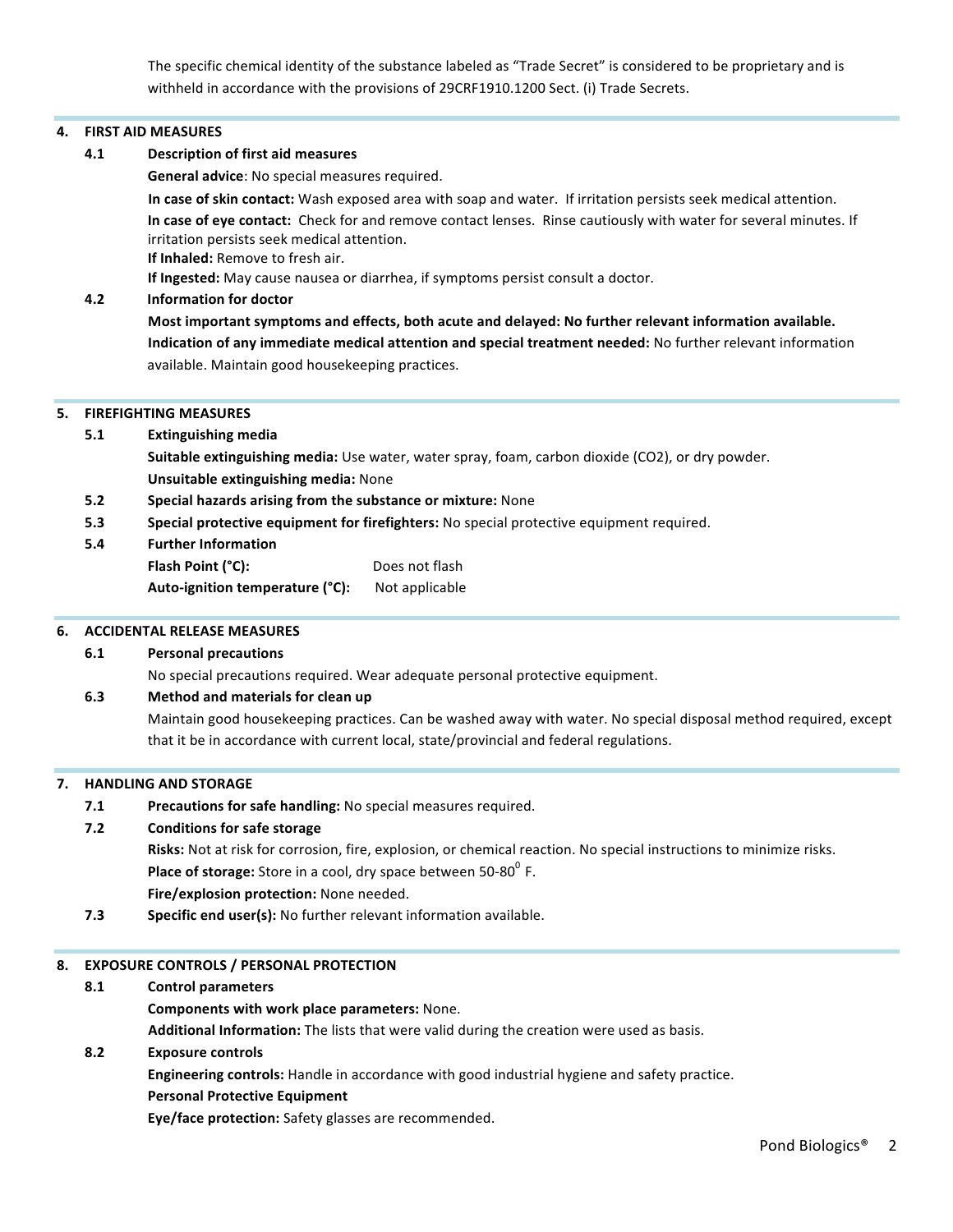**Skin:** Wear appropriate clothing for work Hand: Disposable globes are recommended **Respiratory protection:** Respirator mask is recommended if prolonged exposure expected **Thermal protection:** None. **Environmental exposure:** None.

# **9. PHYSICAL & CHEMICAL PROPERTIES**

#### **9.1 Information on basic physical and chemical properties**

|     | Appearance                               |                                                |
|-----|------------------------------------------|------------------------------------------------|
|     | Form:                                    | Powder                                         |
|     | Color:                                   | Light brown                                    |
|     | Odor:                                    | Natural, earthy smell                          |
|     | Solubility:                              | Highly soluble in water                        |
|     | pH-value:                                | Not determined                                 |
|     | <b>Melting point/Melting range:</b>      | Not determined                                 |
|     | <b>Boiling point/Boiling Range:</b>      | Not determined                                 |
|     | <b>Flash Point:</b>                      | Not applicable                                 |
|     | Flammability (solid, gaseous):           | Product is not flammable                       |
|     | Ignition temperature                     |                                                |
|     | <b>Decomposition temperature:</b>        | Not determined                                 |
|     | Auto igniting:                           | Not determined                                 |
|     | Danger of explosion:                     | Product does not present and explosion hazard. |
|     | <b>Explosion limits</b>                  |                                                |
|     | Lower:                                   | Not determined                                 |
|     | Upper:                                   | Not determined                                 |
|     | Vapor pressure:                          | Not applicable                                 |
|     | <b>Density</b>                           |                                                |
|     | <b>Relative Density:</b>                 | Not determined                                 |
|     | <b>Vapour Density:</b>                   | Not applicable                                 |
|     | <b>Evaporation rate:</b>                 | Not applicable                                 |
|     | Partition coefficient (n-octanol/water): | Not determined                                 |
|     | <b>Viscosity</b>                         |                                                |
|     | Dynamic:                                 | Not applicable                                 |
|     | Kinematic:                               | Not applicable                                 |
|     | <b>Organic Solvents:</b>                 | 0.0%                                           |
|     | Solid content:                           | 100.0%                                         |
| 9.2 | <b>Other information:</b>                | No further relevant information available.     |
|     |                                          |                                                |

#### **10. STABILITY AND REACTIVITY**

| 10.1              | <b>Reactivity:</b>                         | None.                                                                                                   |
|-------------------|--------------------------------------------|---------------------------------------------------------------------------------------------------------|
| 10.2 <sub>1</sub> | <b>Chemical Stability:</b>                 | Stable.                                                                                                 |
| 10.3              | <b>Possibility of hazardous reactions:</b> | None                                                                                                    |
| 10.4              |                                            | Thermal decomposition / conditions to be avoided: No decomposition if used according to specifications. |
| 10.5              | <b>Conditions to avoid:</b>                | No further relevant information available.                                                              |
| 10.6              | Incompatible materials:                    | Acids or alkalis may inactive bacteria                                                                  |
| 10.7              | <b>Hazardous decomposition products:</b>   | None                                                                                                    |
|                   |                                            |                                                                                                         |

#### **11. TOXICOLOGICAL INFORMATION**

11.1 **Information on toxicological effects**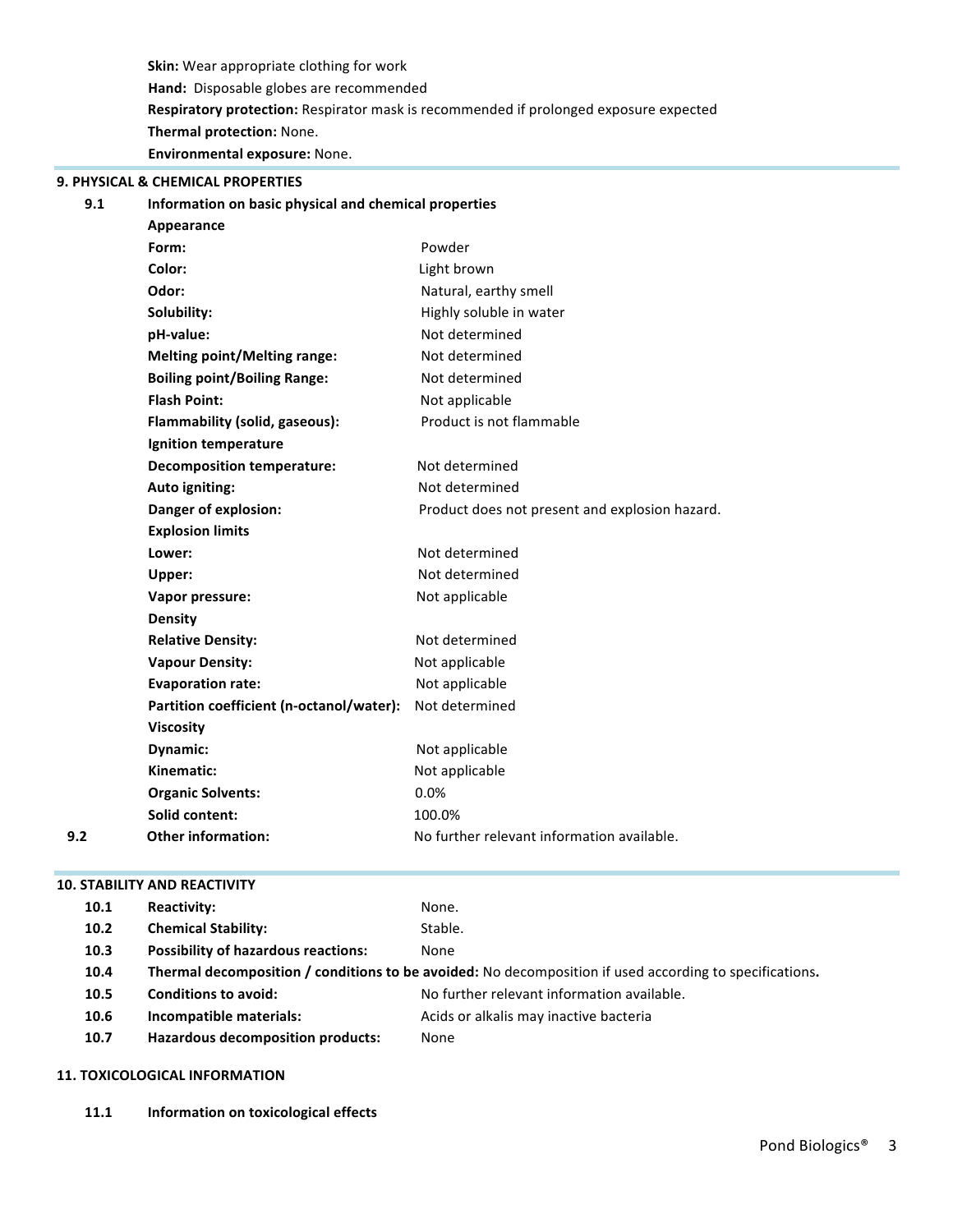| <b>Acute toxicity:</b>                | No known effects |
|---------------------------------------|------------------|
| <b>Skin corrosion/irritation:</b>     | No Known effects |
| Eye damage/irritation:                | No known effects |
| Respiratory/skin sensitization:       | No known effects |
| Additional toxicological information: |                  |

When used and handled according to specification, the product does not have any harmful effects according to our experience and the information provided to us. The substance is not subject to classification.

#### **11.2 Carcinogenic Categories**

| IARC (International Agency for Research on Cancer |                                                                  |  |
|---------------------------------------------------|------------------------------------------------------------------|--|
|                                                   | Group 1 - Carcinogenic to humans                                 |  |
|                                                   | Group 2A - Probably carninogenic to humans                       |  |
|                                                   | Group 2B - Possible carninogenic to humans                       |  |
|                                                   | Group 3 - Carcinogenic to humans                                 |  |
|                                                   | Group 4 - Probably carninogenic to humans                        |  |
|                                                   | Substance is not listed                                          |  |
| <b>NTP (National Toxicology Program)</b>          |                                                                  |  |
|                                                   | Substance is not listed                                          |  |
|                                                   | <b>OSHA-Ca (Occupational Safety &amp; Health Administration)</b> |  |
|                                                   | substance is not listed                                          |  |

## **12. ECOLOGICAL INFORMATION**

| 12.1 | <b>Toxicity</b>                           |                                           |
|------|-------------------------------------------|-------------------------------------------|
|      | <b>Aquatic Toxicity:</b>                  | No further relevant information available |
| 12.2 | Persistence and degradability:            | No further relevant information available |
| 12.3 | <b>Bioacumulative potential:</b>          | No further relevant information available |
| 12.4 | Mobility in soil:                         | No further relevant information available |
| 12.5 | Additional ecological Information         |                                           |
|      | <b>General Notes:</b>                     | Not known to be hazardous to water        |
| 12.6 | <b>Results of PBT and vPvB assessment</b> |                                           |
|      | PBT:                                      | Not applicable                            |
|      | vPvB:                                     | Not applicable                            |
|      | Other adverse effects:                    | No further relevant information available |
|      |                                           |                                           |

#### **13. DISPOSAL CONSIDERATIONS**

#### **13.1 Waste treatment methods**

Product and packaging can be disposed of in regular trash. No special disposal method required. Follow all applicable local laws for recycling, bagging, and disposal of trash.

#### **14. TRANSPORTATION INFORMATION**

| 14.1 | <b>UN-Number:</b>              |                        |
|------|--------------------------------|------------------------|
|      | DOT, ADR, AND, IMDG, IATA      | Not-Regulated Material |
| 14.2 | UN proper shipping name:       |                        |
|      | DOT, ADR, AND, IMDG, IATA      | Not-Regulated Material |
| 14.3 | Transportation hazard class(s) |                        |
|      | DOT, ADR, AND, IMDG, IATA      |                        |
|      | <b>Class</b>                   | Not-Regulated Material |
| 14.4 | Packing group                  |                        |
|      | DOT, ADR, AND, IMDG, IATA      | Not-Regulated Material |
| 14.5 | <b>Environmental hazards</b>   |                        |